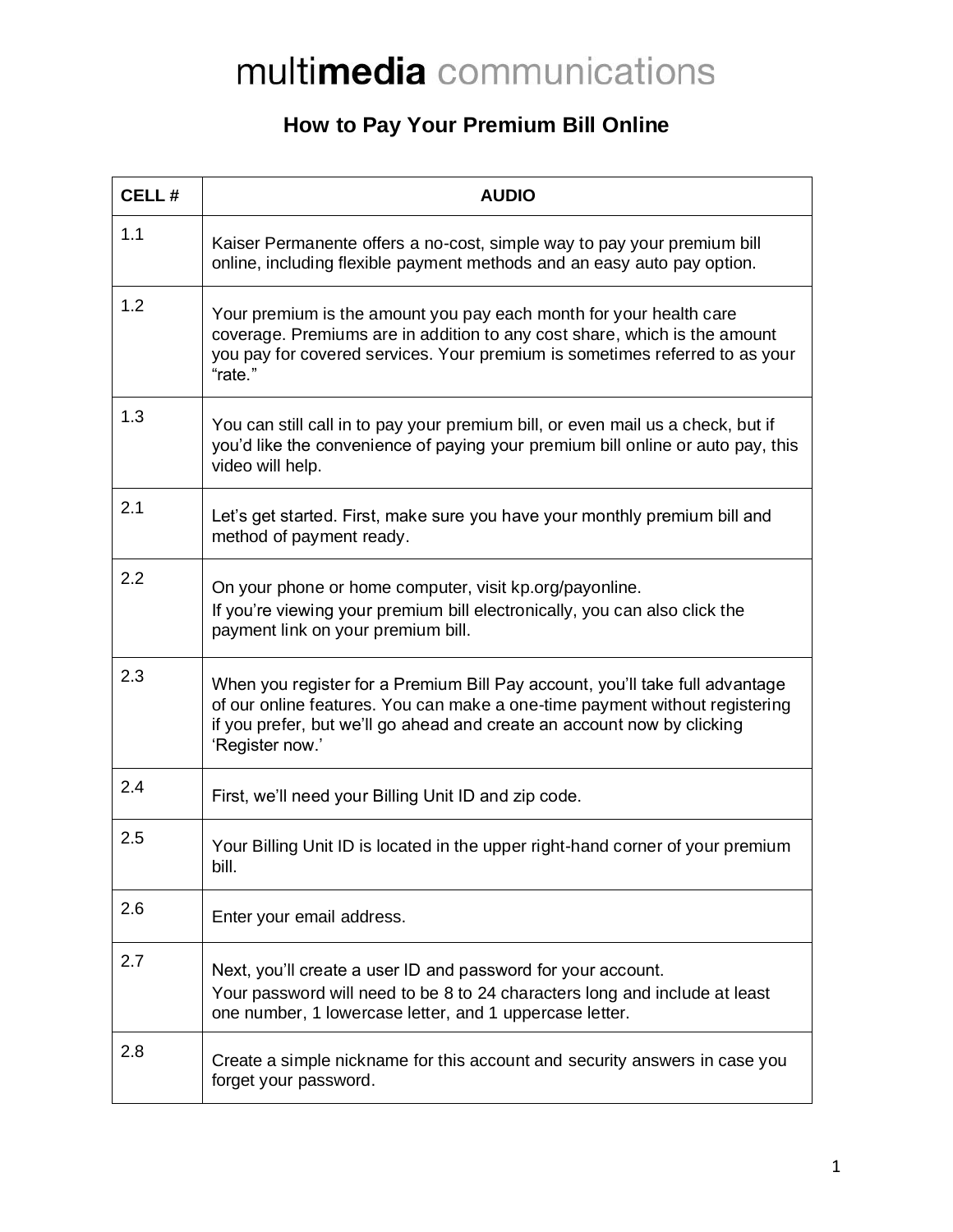## multimedia communications

| 2.9  | All done! You're now registered for online Premium Bill Pay.<br>Click "Make a Payment," to continue.                                                                                                                      |
|------|---------------------------------------------------------------------------------------------------------------------------------------------------------------------------------------------------------------------------|
| 2.10 | This is your home page for online Premium Bill Pay. When you log in next<br>time with your user ID and password, this is where you'll start.                                                                              |
| 2.11 | The menu on the left contains a few housekeeping items, including Pay Bill,<br>Recurring Payments, Settings, and Payment History.                                                                                         |
| 3.1  | With Recurring Payments, you'll rest easy knowing your healthcare premiums<br>are paid automatically each month.                                                                                                          |
| 3.2  | From the main menu on the left, select Recurring Payments. Later, we'll show<br>you how to make a one-time payment if you prefer to pay your monthly<br>premium manually.                                                 |
| 3.3  | Click the Setup Recurring button next to your account. Choose 'Add New<br>Card' and enter your debit or credit card information, or select 'Add New Bank<br>Account' to use your bank account and routing number instead. |
| 3.4  | Check "Save to My e-Wallet" to save your billing information so you don't<br>have to type it in again. You can change or update your "e-wallet" at any time.                                                              |
| 3.5  | Next, tell us your recurring payment preferences. The choices you make will<br>tell us how often, when, and how long you'd like us to manage payments for<br>you.                                                         |
| 3.6  | Lastly, confirm all the details you've entered are correct, accept terms and<br>conditions, and hit "Begin recurring payments."                                                                                           |
| 3.7  | All set! You have the option of receiving courtesy notifications and paperless<br>billing based on your preferences in your kp.org account.                                                                               |
| 3.8  | If you want to change your Recurring Payment settings, you can do so any<br>time by clicking the Recurring Payments icon on the left.                                                                                     |
| 4.1  | If you're already signed in to your Premium Bill Pay account, select "Pay Bill"<br>from the menu to make a one-time payment.                                                                                              |
| 4.2  | If you don't have an account, you can select "Pay without registering" from the<br>Premium Bill Pay Login page.                                                                                                           |